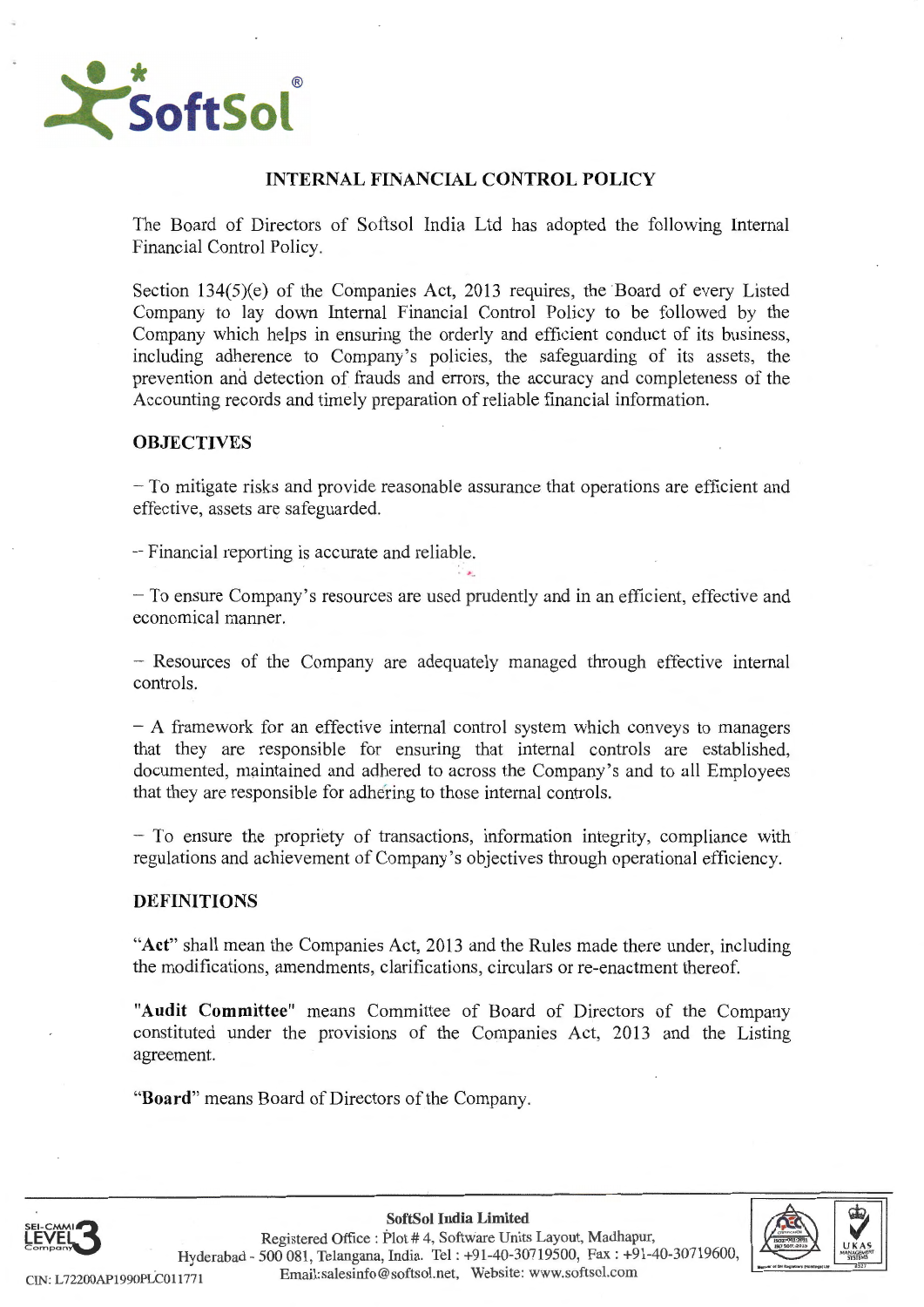**"Books or Books of account"** as per sub-section (12A) of Section 2 of Income Tax Act, 1961 means "Books or Books of account includes ledgers, day-books, cash books, account-books and other books, whether kept in written form or as print-outs of data stored in floppy, disc, tape or any other form of electro-magnetic data storage device."

**"Company"** means Softsol India Ltd.

**"Directors"** mean Directors of the Company.

**"Financial Statement"** as per Section 2(40) of Companies Act, 2013 in relation to a Company means a Statement which includes -

(i) A balance sheet as at the end of the financial year;

(ii) A profit and loss account, or in the case of a company carrying on any activity not for profit, an income and expenditure account for the financial year;

(ii) cash flow statement for the financial year;

(iv) A statement of changes in equity, if applicable; and

(v) Any explanatory note annexed to, or forming part of, any document referred to in sub-clause (i) to sub-clause (iv):

**"Internal Financial Control"** as per Section 134(5)(e) of Companies Act, 2013 means" the policies and procedures adopted by the Company for ensuring the orderly and efficient conduct of its business, including adherence to company's policies, the safeguard of its assets, the prevention and detection of its frauds and errors, the accuracy and completeness of the accounting records, and the timely preparation of reliable financial information."

**"Policy"** means "Internal Financial Control Policy."

Unless the context otherwise requires, words and expressions used in this policy and not defined herein but defined in the Companies Act, 2013 and the Listing Agreement as may be amended from time to time shall have the meaning respectively assigned to them therein.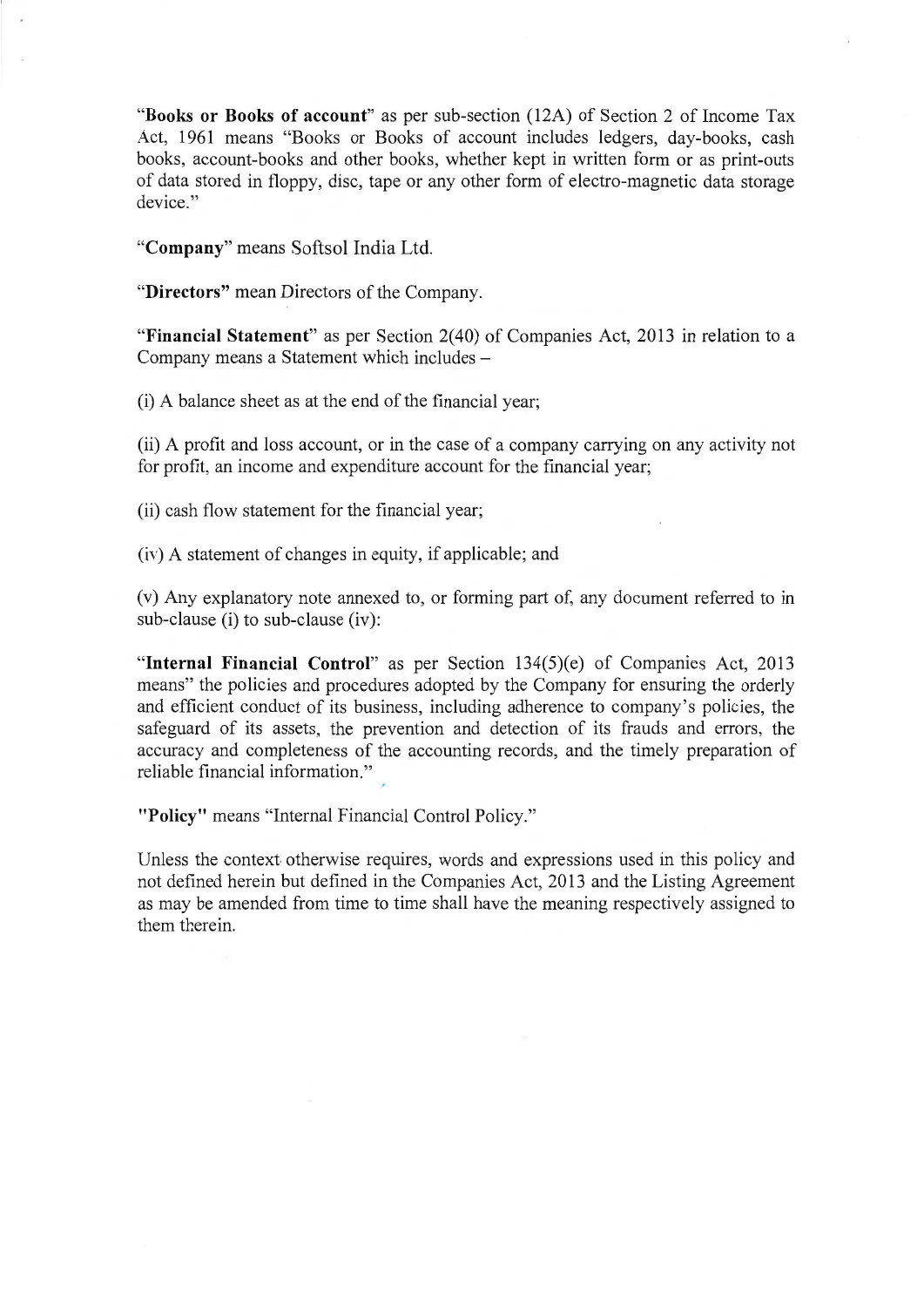# **ELEMENTS OF INTERNAL CONTROL FRAMEWORK**

The essential elements of an effective internal financial control framework are:

- Structure and culture of Organization;
- Delegations of Authority;
- Policies and procedures;
- Trained and properly qualified staff;
- Information Technology controls;
- Review process e.g. internal audit;
- Liaison with auditors and legal advisors;
- Senior Management compliance assurance;
- Risk identification and assessment

## **POLICY**

## **Internal Controls include reviews of the following areas:**

- Senior management, to be responsible for establishment of overall policies and active oversight of parameters and controls.

- Internal audit, to ensure that independent assessments are made encompassing functioning of various compliances under various statues and Rules & Regulations framed there under, adequate systems and procedures are at place for physical verification of stocks of raw materials, finished goods, stores and spare parts, workin-progress, fixed assets and other assets, proper books of accounts, vouchers along with supports and other documents are maintained, confirmation of balances from debtors, creditors and other parties are obtained periodically/ at year end and proper systems and procedures are at place for internal control at various departments.

- Operational risks, including segregation of duties, checks and balances, protection of customer funds and securities, operating systems, management information systems, management reporting, front and back office operations, contingency planning and disaster recovery.

- And finally, to ensure that new products and activities are assimilated into the risk management system in a timely and appropriate manner.

# **For Effective Financial Control, The Board Of Directors And Senior Management Shall Ensure:**

- Physical verification of inventories at reasonable intervals.

- Physical verification of all Fixed Assets at reasonable intervals.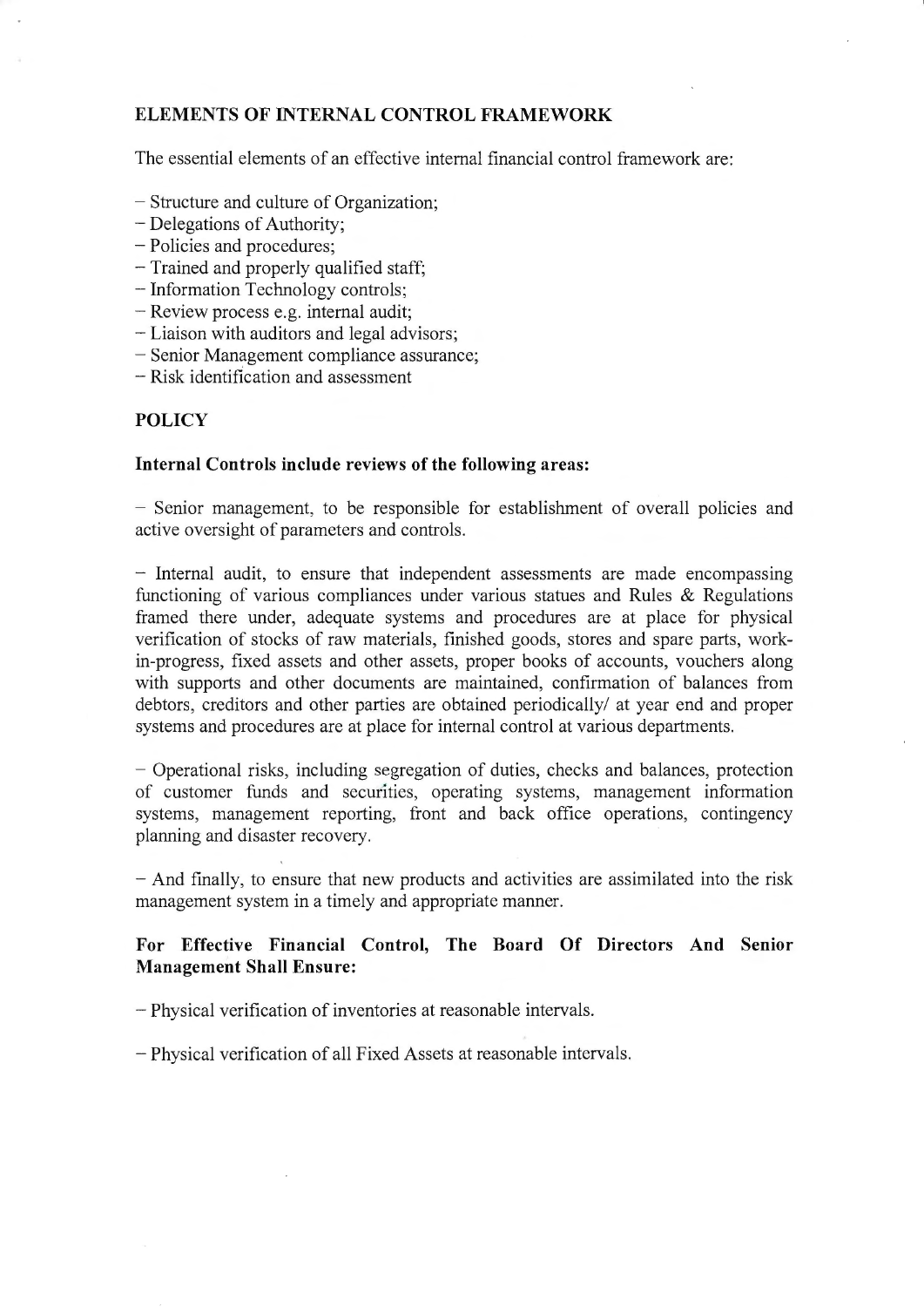- Adequate Internal Control procedures are at place for maintaining proper records in respect of sale/purchase of goods and services.

- All undisputed statutory dues including provident fund, Investor Education Protection Fund, Employee State Insurance, Income Tax, Sales Tax, Service Tax, Custom Duty, Excise Duty, Rates and Taxes and other Statutory dues are paid within the prescribed time.

- Funds availed on short term basis are not used for long term investment.

- The funds raised through Public issue, Right issue, Preferential/Private placement shall be used for the purposes as stated in Prospectus/Offer Letter.

- The Company shall comply with all applicable Statutory Laws, Rules and Regulations.

- No loan or deposits exceeding Rs. 20,000/- or more are taken or accepted from any person otherwise than by an account payee cheque are account [payee bank draft  $(section 269 SS of income tax act 1961)$ 

- No loan or deposits exceeding Rs. 20,000/- or more are repaid otherwise than by an account payee cheque are account [payee bank draft (section 269 T of Income Tax Act 1961)

- No expenditure exceeding 20,000/- is made otherwise than by an account payee cheque are account [payee bank draft (section 40 A(3) of Income Tax Act 1961)]

# **ACCOUNTING POLICIES**

The Financial Statement will be prepared in accordance with Indian Generally Accepted Accounting Principles ("GAAP") under the historical cost convention follows (except for certain revalued fixed assets) on the accounting and recognizes income and expenditure on accrual basis except those with significant uncertainties.

The Company may adopt Accounting Policies to provide for:

- Methods of depreciation, depletion and amortization .
- Valuation of inventories
- Treatment of goodwill
- Valuation of investments
- Treatment of retirement benefits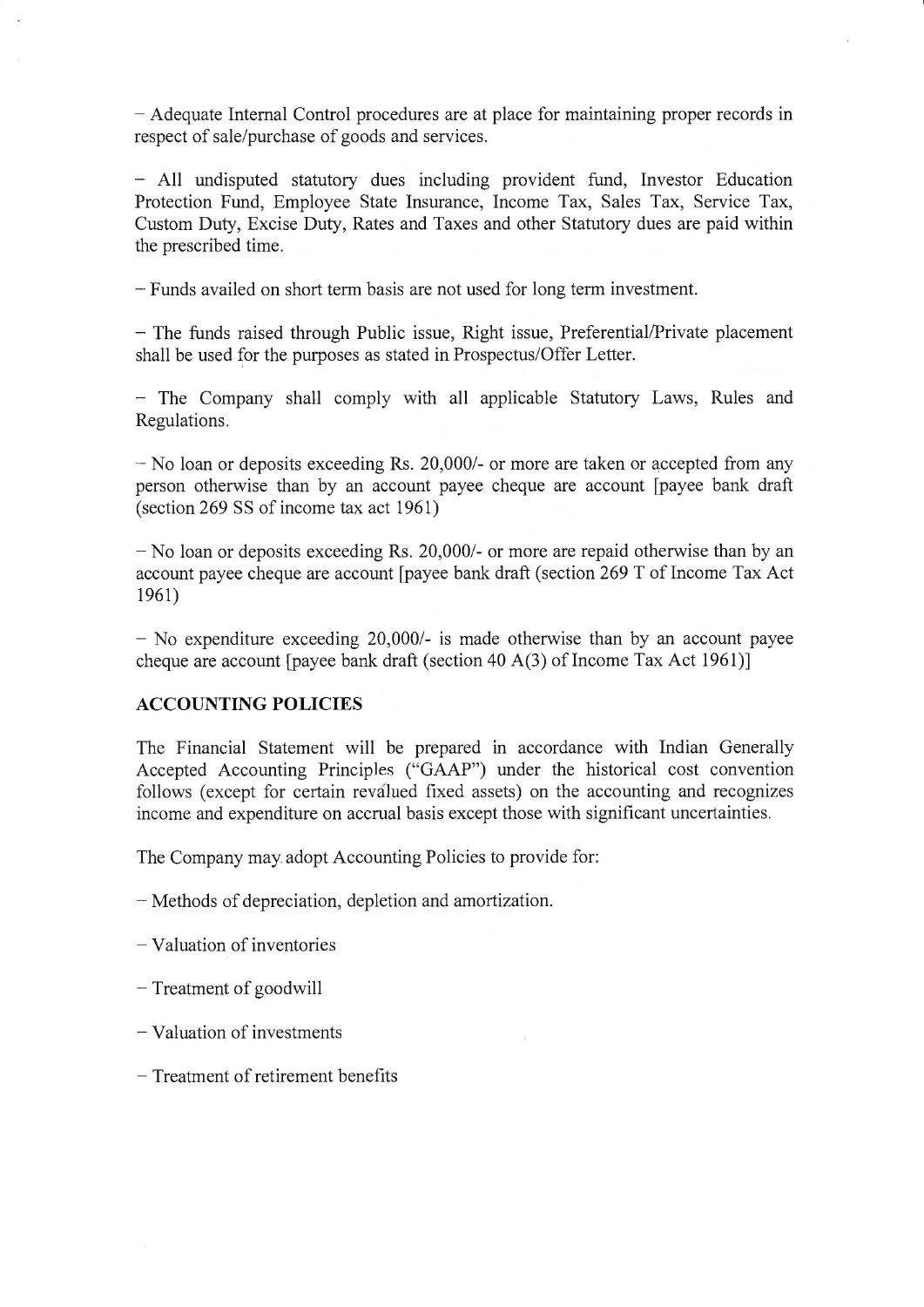- Recognition of profit on long- term contracts
- Valuation of fixed assets
- Treatment of contingent liabilities

## **BALANCE SHEET**

The balance Sheet and Statement of Profit and Loss of the Company shall be in accordance with Schedule III of Companies Act, 2013.

## **REGULATORY FRAMEWORK/REQUIREMENTS**

Internal Control Policy is framed as per the following regulatory requirements:

### **Relevant Extracts from Clause 49 of Listing Agreement:**

# **49 (I) (C) Disclosure and Transparency**

The Company shall ensure timely and accurate disclosure on all materiel matters including the financial situation, performance, ownership and governance of the Company:

- Information should be prepared and disclosed in accordance with the prescribed standard of accounting, financial and non- financial disclosure.

- The Company should implement the Accounting standards in letter and spirit in the preparation of financial Statements taking in to consideration the interest of all stakeholders and should also ensure that the Annual Audit is conducted by independent, competent and qualified auditors.

### **49 (I) (D). Responsibilities of Hoard**

- Reviewing and guiding corporate strategy, major plans of action, risk policy, annual budgets and business plans; setting performance objectives; monitoring implementation and corporate performance; and overseeing major capital expenditures, acquisitions and divestments.

- Ensuring the integrity of the Company's accounting and financial reporting systems, including independent audit, and that appropriate systems of control are in place, in particulars, systems for risk management, financial and operational control, and compliance with Law and relevant standards.

### **Other Responsibilities**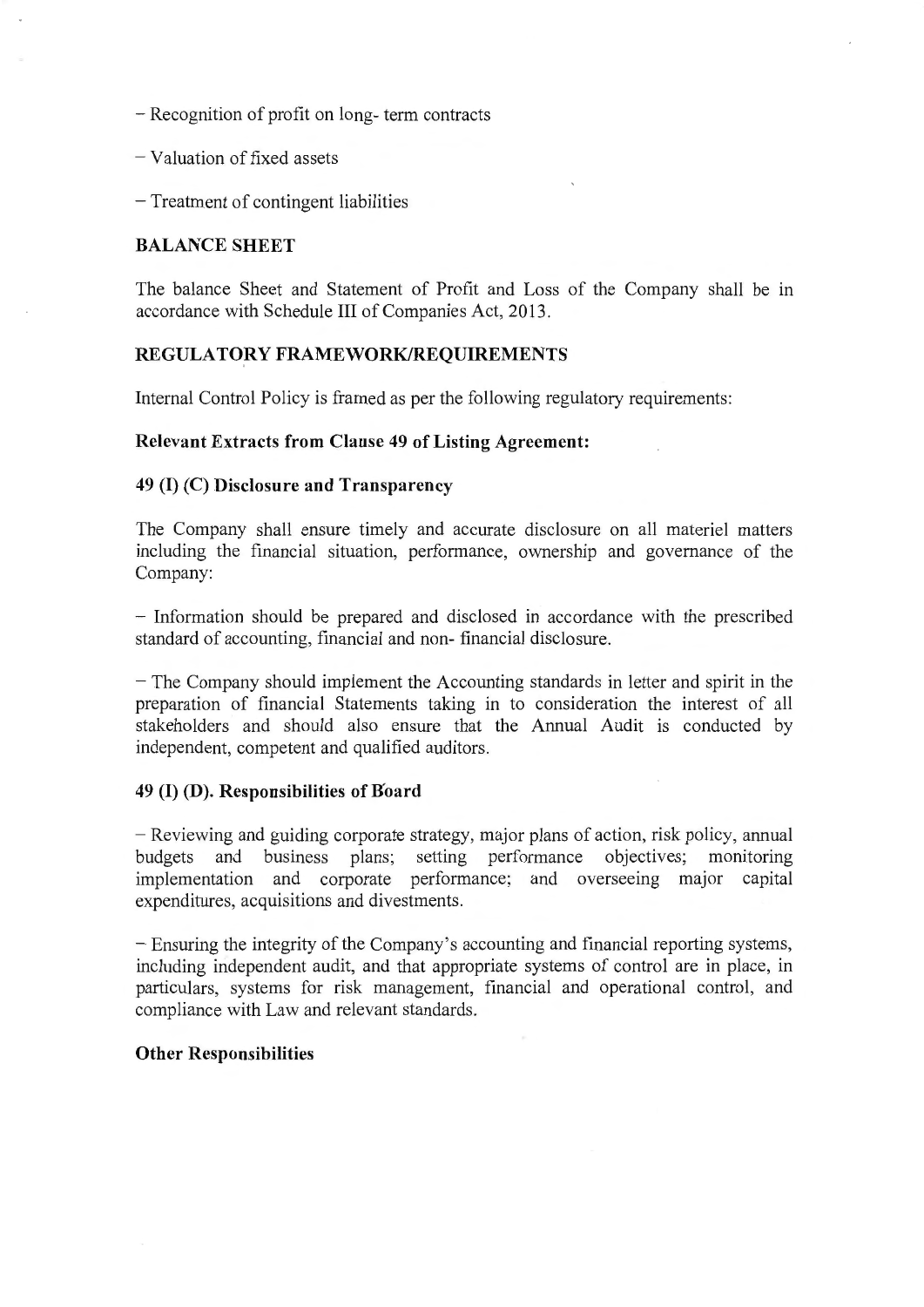- The board should ensure that, while rightly encouraging positive thinking, these do not result in over-optimism that either leads to significant risks not being recognized or exposes the Company to excessive risk.

## **49(111) D. Role of Audit Committee**

The role of the Audit committee shall include the following:

1. Oversight of the company's financial reporting process and the disclosure of its financial information to ensure that the financial statement is correct, sufficient and credible.

2. Recommending for appointment, remuneration and terms of appointment of Auditors of the Company.

3. Approval of payment to statutory auditors for any other services rendered by the statutory auditors.

4. Reviewing, with the management, the annual financial statements and Auditor's report thereon before submission to the board for approval, with particular reference to:

a. Matters required to be included in the Director's Responsibility Statement to be included in the Board 's report in terms of clause (c) of sub-section (3) of Section 134 of the Companies Act, 2013.

b. Changes, if any, in accounting policies and practices and reasons for the same

c. Major accounting entries involving estimates based on the exercise of judgment by management

d. Significant adjustments made in the financial statements arising out of audit findings

e. Compliance with listing and other legal requirements relating to financial statements

f. Disclosure of any related party transactions

g. Qualifications in the draft audit report

5. Reviewing, with the management, the quarterly financial statements before submission to the board for approval.

6. Reviewing, with the management, the statement of uses / application of funds raised through an issue (public issue, rights issue, preferential issue, etc.) ; the statement of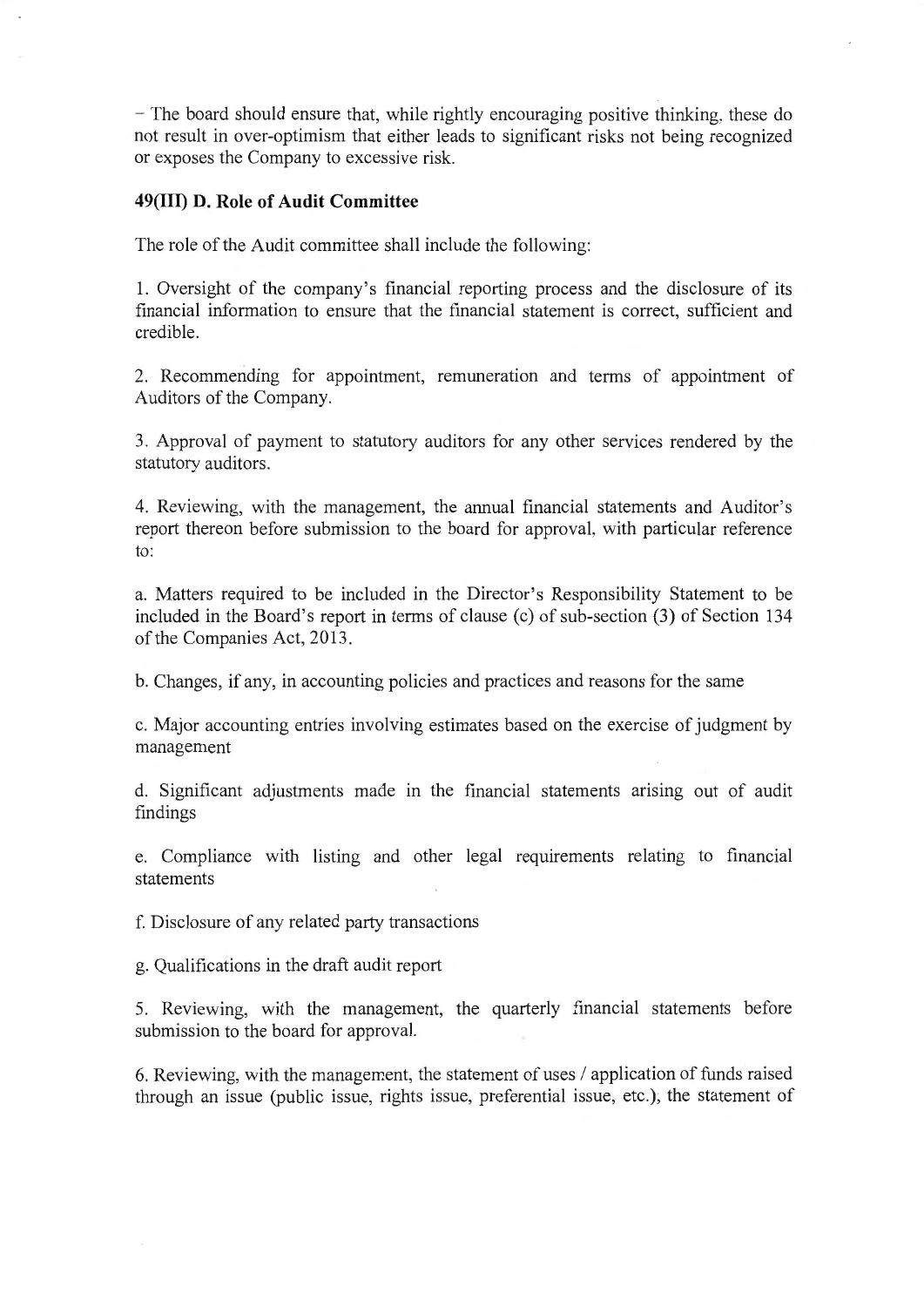funds utilized for purposes other than those stated in the offer document/prospectus/notice and the report submitted by the monitoring agency monitoring the utilization of proceeds of a public or rights issue, and making appropriate recommendations to the Board to take up steps in this matter.

7. Review and monitor the Auditor's independence and performance, and effectiveness of audit process.

8. Approval or any subsequent modifications of the transactions of the Company with related Parties.

9. Scrutiny of inter-corporate loans and investments.

10. Valuations of undertakings or Assets of the Company, wherever it is necessary.

11. Evaluation of internal Financial Controls and Risk Management Systems.

12. Reviewing, with the management, performance of statutory and internal auditors, adequacy of the internal control systems.

13. Reviewing the adequacy of internal audit function, if any, including the structure of the internal audit department, staffing and seniority of the official heading the department, reporting structure coverage and frequency of internal audit.

14. Discussion with internal auditors any significant findings and follow up there on.

15. Reviewing the findings of any internal investigations by the internal auditors into matters where there is suspected fraud or irregularity or a failure of internal control systems of a material nature and reporting the matter to the board.

16. Discussion with statutory auditors before the audit commences, about the nature and scope of audit as well as post-audit discussion to ascertain any area of concern.

17. To look into the reasons for substantial defaults in the payment to the depositors, debenture holders, shareholders (in case of non-payment of declared dividends) and creditors.

18. To review the functioning of the Whistle Blower mechanism, in case the same is existing.

19. Approval of appointment of CFO (i.e., the whole-time Finance Director or any other person heading the finance function or discharging that function) after assessing the qualifications, experience & background, etc. of the candidate.

20. Carrying out any other function as is mentioned in the terms of reference of the Audit Committee.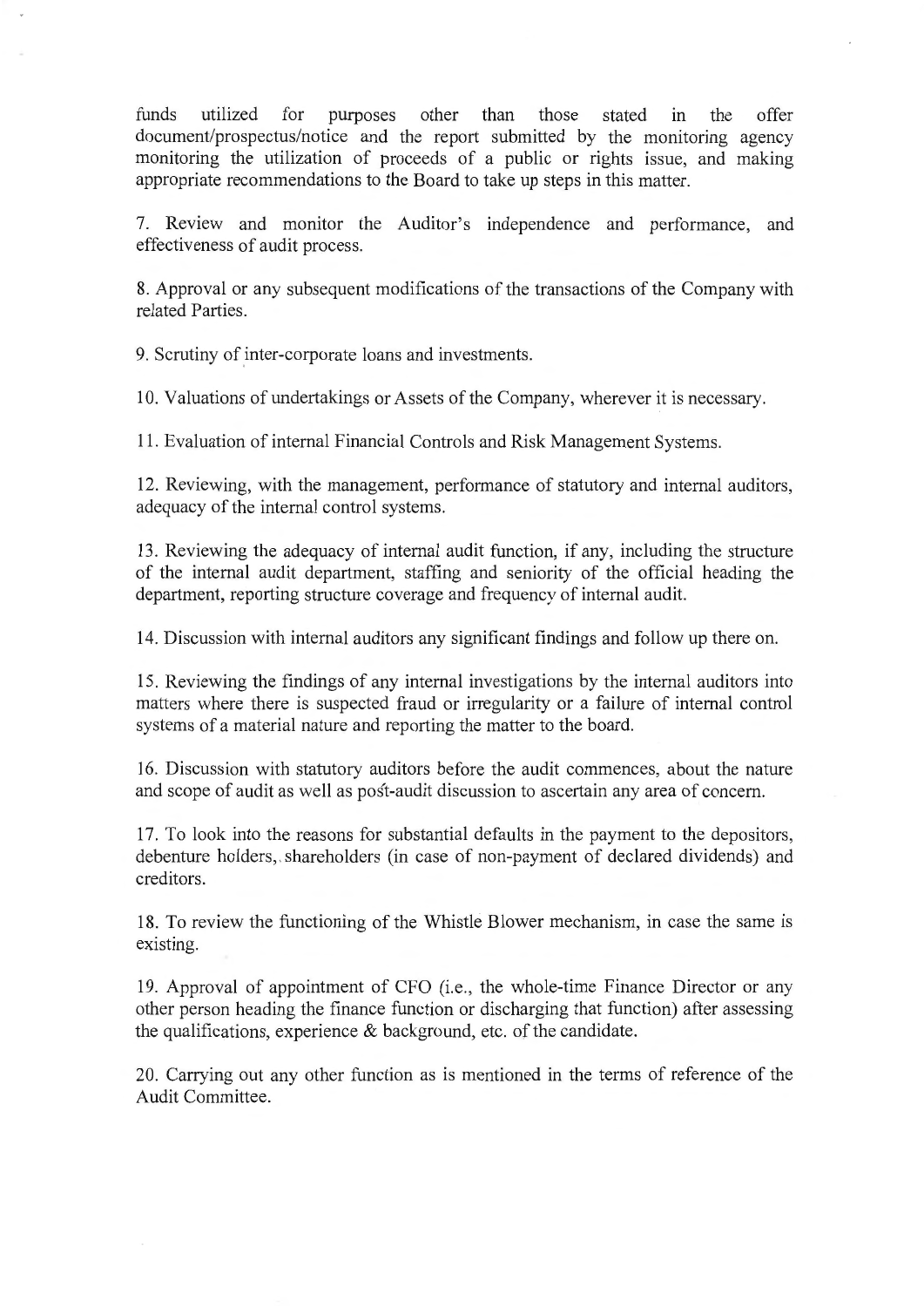#### **49 (VI) RISK MANAGEMENT**

- The Company shall lay down procedures to inform the Board Members about the Risk Management and minimization procedures.

- The Company through its Board of directors constitute a Risk Management Committee. The Board shall define the Role and responsibilities of the Risk Management Committee and may delegate monitoring and reviewing of the Risk Management Plan to the Committee and such other functions as it may deem fit.

# **VII (D) RELATED PARTY TRANSACTIONS**

All Related Party Transactions shall require prior approval of Audit Committee. However Audit Committee may grant omnibus approval for Related Party Transactions proposed to be entered into by the Company subject to following conditions:

(a) The Audit Committee shall lay down the criteria for granting the omnibus approval in line with the policy of Related Party Transactions of the Company and such approval shall be applicable in respect of transactions in respect of transactions which are repetitive in nature.

(b) The Audit Committee shall satisfy itself the need for such omnibus approval and that such approval is in interest in the company.

(c) Such omnibus approval shall specify (i) the name/s of the related party, nature of transaction, period of transaction, maximum amount of transaction that can be entered into,(ii) the indicative base price/ current contracted price and the formula for variation in the price if any and (iii) such other conditions as the Audit Committee may deem fit:

Provided that where the need for Related Party Transaction cannot be foreseen and aforesaid details are not available, Audit Committee may grant omnibus approval for such transactions subject to their value not exceeding Rs. 1 crore per transaction.

( d) Audit Committee shall review, at least on a quarterly basis, the details of RPTs entered into by the Company pursuant to each of the omnibus approval given.

(e) Such omnibus shall be valid for a period not exceeding one year and shall require fresh approvals of after the expiry of One year.]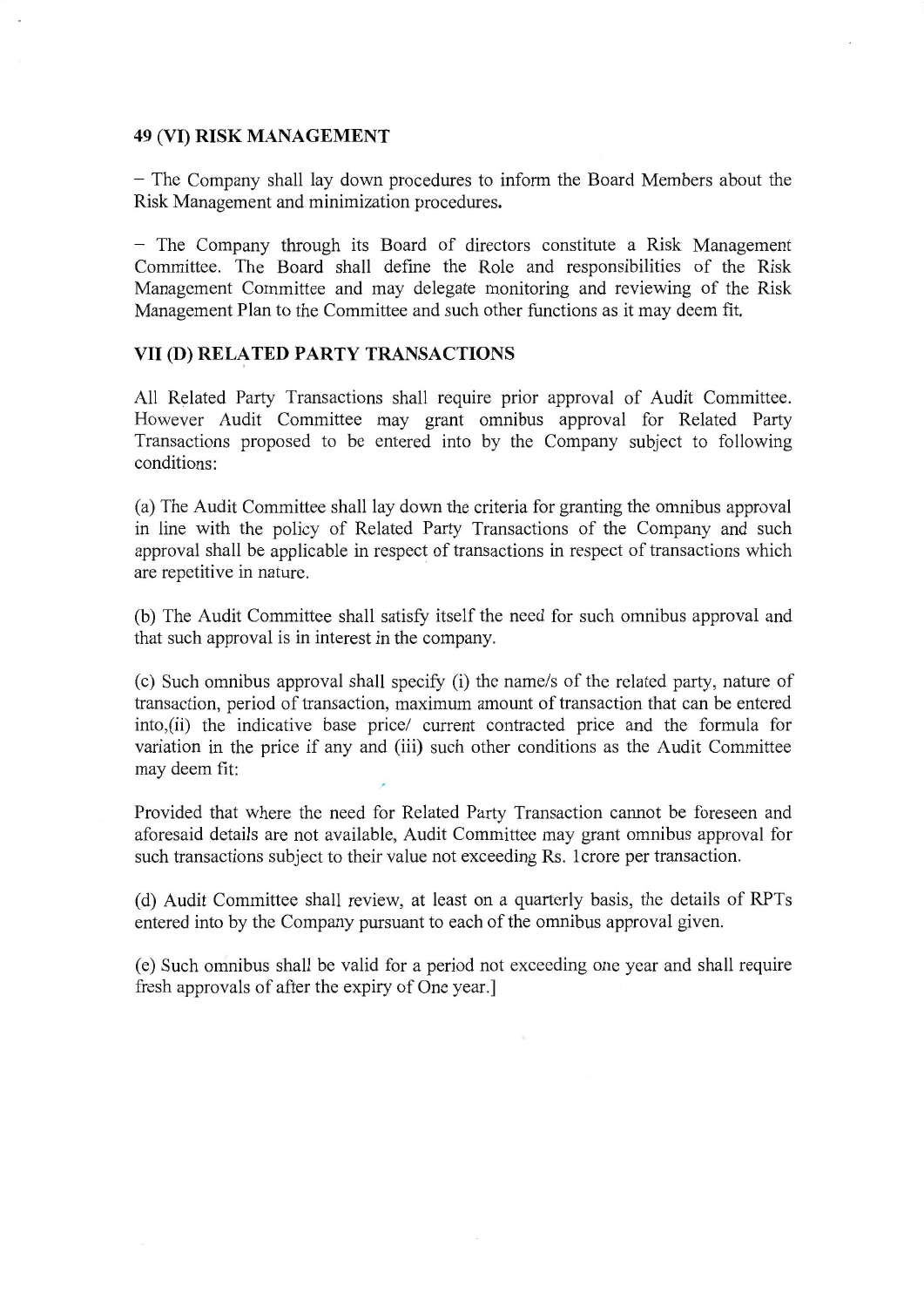# **VIII DISCLOSURES**

## **(A) Related Party Transactions**

1. Details of all Material transactions with related parties shall be disclosed quarterly along with the Compliance Report on Corporate Governance.

2. The Company shall disclose the policy on dealing with Related Party Transaction on its Website and a web link thereto shall be provided in the Annual Report.

## **(B) Disclosure of Accounting Treatment**

Where in the preparation of financial statements, a treatment different from that prescribed in an Accounting Standard has been followed, the fact shall be disclosed in the financial statements, together with the management's explanation as to why it believes such alternative treatment is more representative of the true and fair view of the underlying business transaction in the Corporate Governance Report.

### **Companies Act 2013:**

# **Books of Account as per Section 2(13) of Companies Act, 2013 defines:**

"Books of account" includes records maintained in respect of-

(i) All sums of money received and expended by a company and matters in relation to which the receipts and expenditure take place;

(ii) All sales and purchases of goods and services by the company;

(iii) The assets and liabilities of the company; and /

(iv) The items of cost as may be prescribed under section 148 in the case of a company which belongs to any class of companies specified under that section;

Provision of the Section 128 of Companies Act, 2013:

Every company shall prepare and keep at its registered office books of account and other relevant books and papers and financial statement for every financial year and such books shall be kept on accrual basis and according to the double entry system of accounting

**Provided** that all or any of the books of account aforesaid and other relevant papers may be kept at such other place in India as the Board of Directors may decide and where such a decision is taken, the company shall, within seven days thereof, file with the Registrar a notice in writing giving the full address of that other place: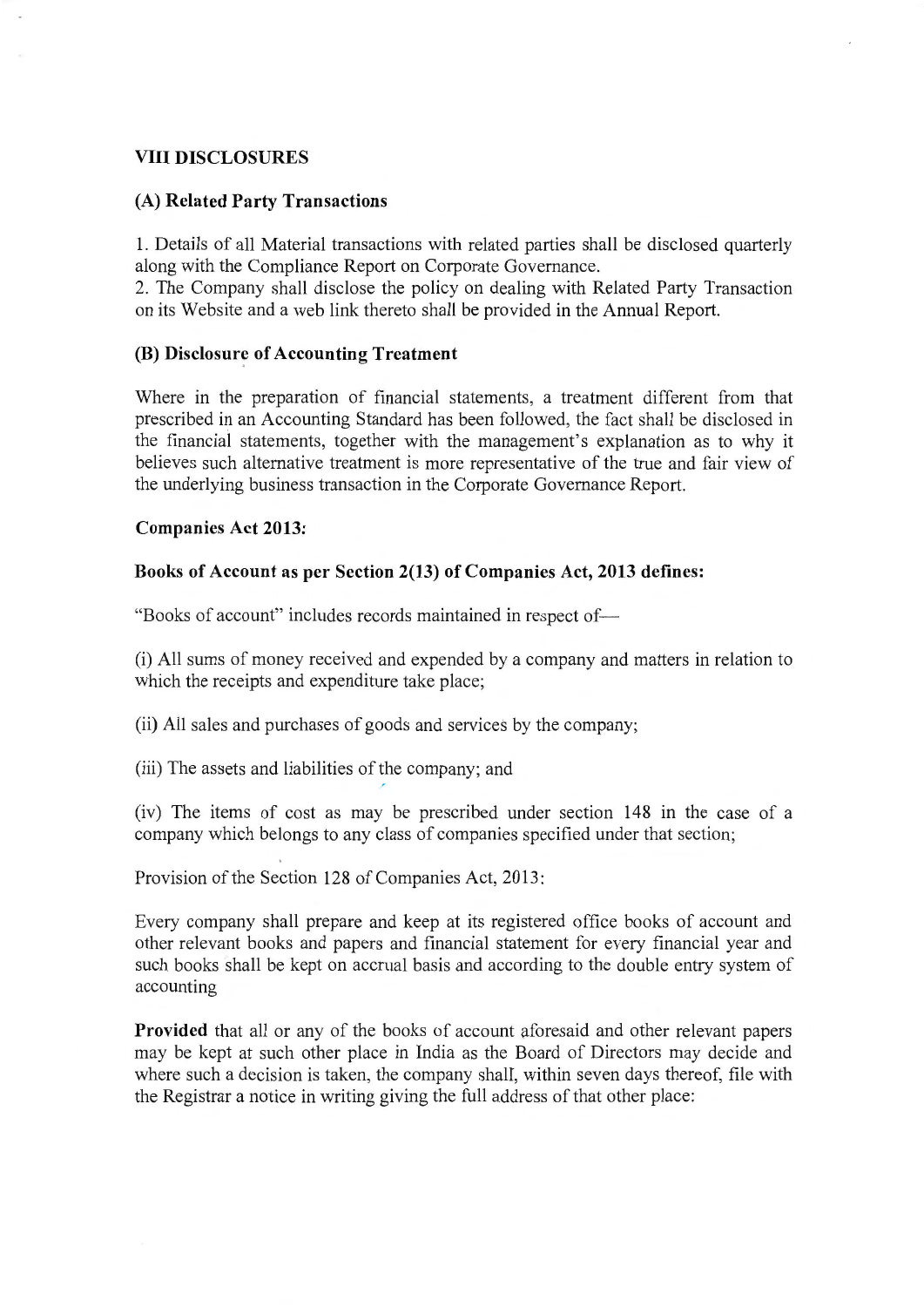**Provided further** that the company may keep such books of account or other relevant papers in electronic mode in such manner as may be prescribed. [Sub-section (1) of Section 128]

### **Provision of the Section 129 of Companies Act, 2013:**

- The financial statements of the Company shall give a true and fair view of the state of affairs of the Company and shall comply with the accounting standards as notified under section 133 and shall be in the form as may be provided in Schedule III. [Subsection (1) of Section 129]

- Without PreJudice to sub-section (1) where the financial statements of the Company do not comply with the accounting standards referred to in sub-section (1), the company shall disclose in its financial statements, the deviation from the accounting standards, the reasons for such deviation and the financial effects, if any, arising out of such deviation.[ sub-section(5) of Section 129]

### **Provisions of the Section 134 of the Companies Act, 2013:**

(1) The financial statement, including consolidated financial statement , if any, shall be approved by the Board of Directors before they are signed on behalf of the Board at least by the chairperson of the company where he is authorised by the Board or by two directors out of which one shall be managing director and the Chief Executive Officer, if he is a director in the company, the Chief Financial Officer and the company secretary of the company, wherever they are appointed, for submission to the auditor for his report thereon.

(2) The auditors ' report shall be attached to every financial statement.

(3) There shall be attached to statements laid before a company in general meeting, a report by its Board of Directors, which shall include-

(a) The extract of the annual return as provided under sub-section (3) of section 92;

(b) Number of meetings of the Board;

( c) Directors ' Responsibility Statement;

(d) A statement on declaration given by independent directors under sub-section (6) of section 149;

(e) in case of a company covered under sub-section (1) of section 178, company's policy on directors' appointment and remuneration including criteria for determining qualifications, positive attributes, independence of a director and other matters provided under sub-section (3) of section 178;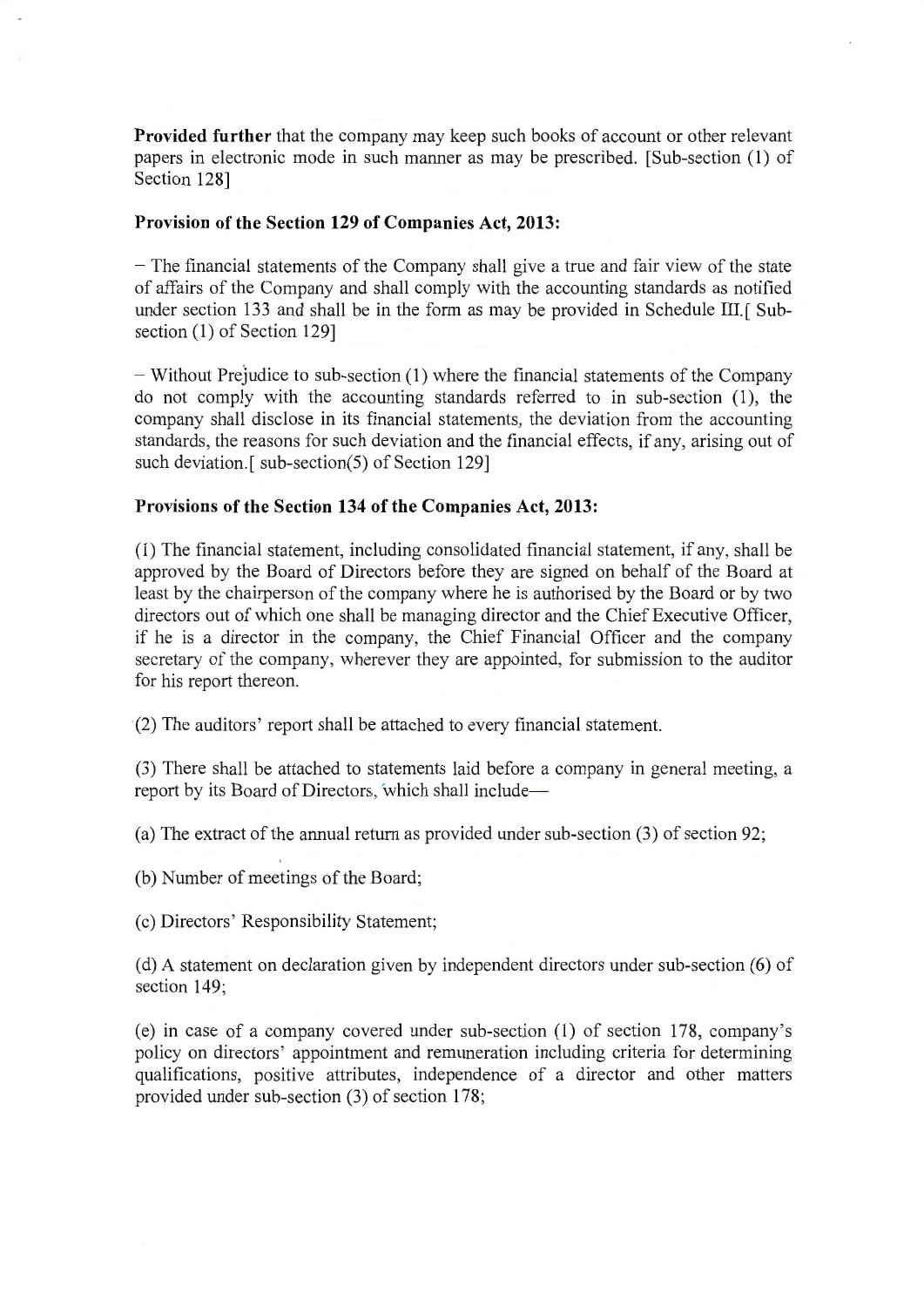(f) Explanations or comments by the Board on every qualification, reservation or adverse remark or disclaimer made-

(i) By the auditor in his report; and

(ii) By the company secretary in practice in his secretarial audit report;

(g) Particulars of loans, guarantees or investments under section 186;

(h) Particulars of contracts or arrangements with related parties referred to in subsection  $(1)$  of section 188 in the prescribed form;

(i) The state of the company's affairs;

 $(i)$  The amounts, if any, which it proposes to carry to any reserves;

(k) The amount , if any, which it recommends should be paid by way of dividend;

(1) Material changes and commitments, if any, affecting the financial position of the company

which have occurred between the end of the financial year of the company to which the financial statements relate and the date of the report;

(m) The conservation of energy , technology absorption, foreign exchange earnings and outgo, in such manner as may be prescribed;

(n) A statement indicating development and implementation of a risk management policy for the company including identification therein of elements of risk, if any, which in the opinion of the Board may threaten the existence of the company;

( o) The details about the policy developed and implemented by the company on corporate social responsibility initiatives taken during the year;

(p) in case of a listed company and every other public company having such paid-up share capital as may be prescribed, a statement indicating the manner in which formal annual evaluation has been made by the Board of its own performance and that of its committees and individual directors;

( q) Such other matters as may be prescribed

( 4) The report of Board of Directors shall be attached to the financial statements under this sub-section.

(5) The Directors' Responsibility Statement referred to in clause (c) of sub-section (3) shall state that: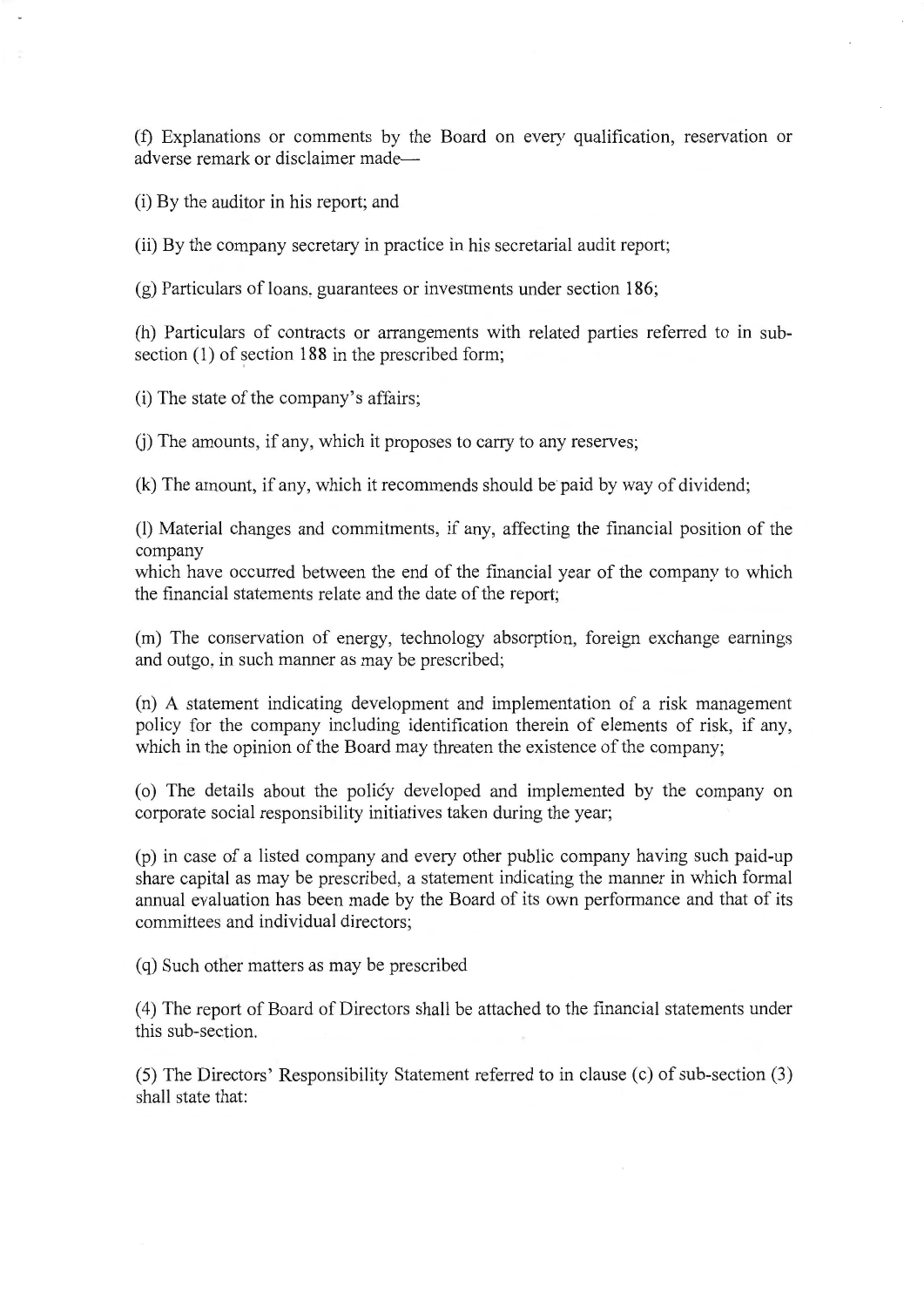(a) In the preparation of the annual accounts, the applicable accounting standards had been followed along with proper explanation relating to material departures;

(b) The directors had selected such accounting policies and applied them consistently and made judgments and estimates that are reasonable and prudent so as to give a true and fair view of the state of affairs of the company at the end of the financial year and of the profit and loss of the company for that period;

( c) The directors had taken proper and sufficient care for the maintenance of adequate accounting records in accordance with the provisions of this Act for safeguarding the assets of the company and for preventing and detecting fraud and other irregularities;

(d) The directors had prepared the annual accounts on a going concern basis; and

(f) The directors had devised proper systems to ensure compliance with the Provisions of all applicable laws and that such systems were adequate and operating effectively.

(6) A signed copy of every financial statement, including consolidated financial Statement, if any, shall be issued, circulated or published along with a copy each of-

(a) Any notes annexed to or forming part of such financial statement;

(b) The auditor 's report; and

(c) The Board's report referred to in sub-section (3).

### **RULE 8 OF THE COMPANIES (ACCOUNTS) RULES, 2014**

- The Board's Report shall be prepared based on the stand alone financial statements of the company and the report shall contain a separate section wherein a report on the performance and financial position of each of the subsidiaries , associates and joint venture companies included in the consolidated financial statement is presented. [Rule 8(1)]

- The details in respect of adequacy of internal financial controls with reference to the Financial Statements.[Rule (5) (viii)]

### **Provisions of the Section 177 of the Companies Act, 2013:**

The Audit Committee assists the Board in the discharge of its duties regarding the Group's financial statements, accounting policies and the maintenance of proper systems of risk management and internal control.

Every Audit Committee shall act in accordance with the terms of reference specified in writing by the Board which shall, inter alia, include